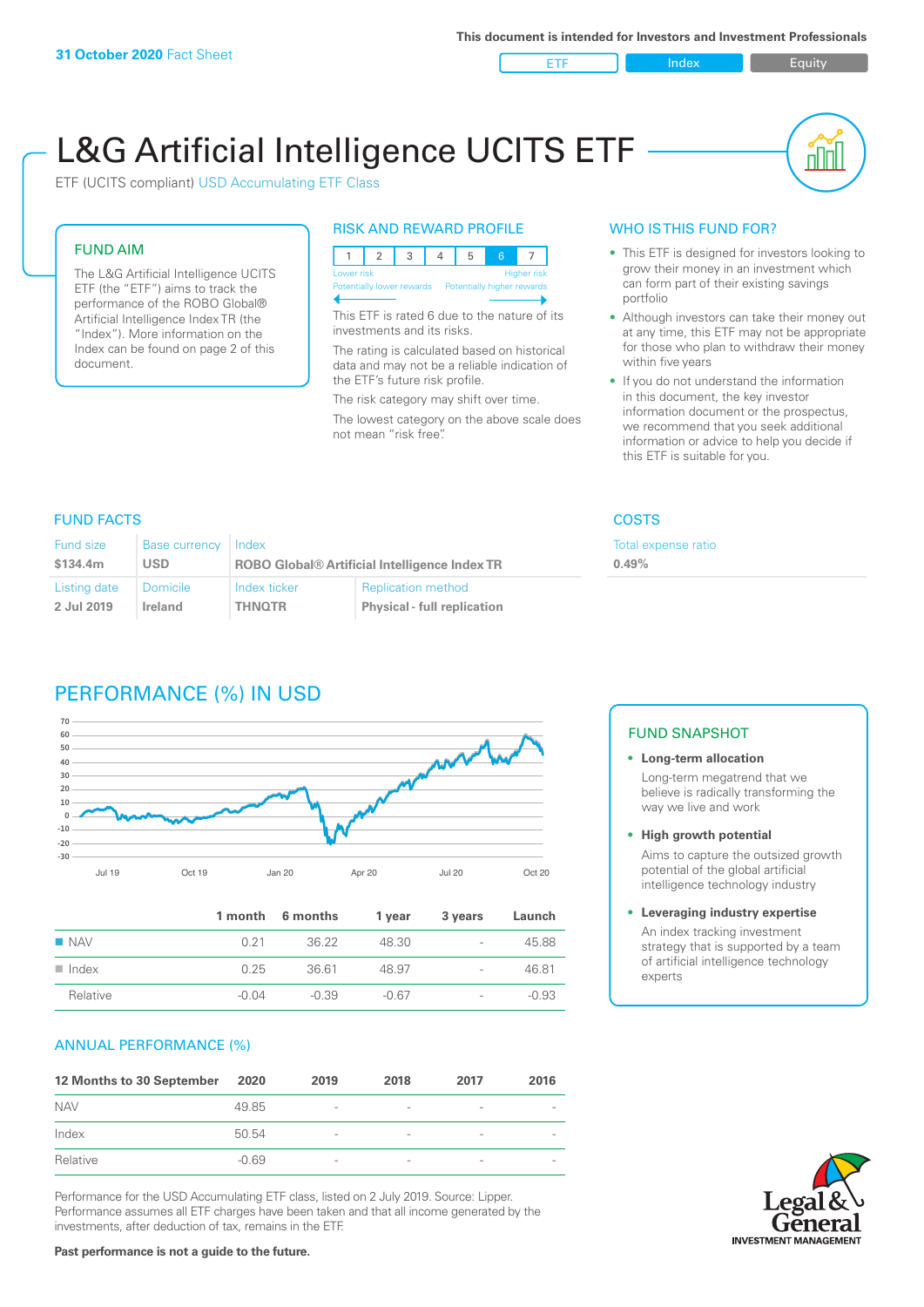# L&G Artificial Intelligence UCITS ETF

ETF (UCITS compliant) USD Accumulating ETF Class

### INDEX BREAKDOWN

The breakdowns below relate to the Index. The ETF's portfolio may deviate from the below. All data source LGIM unless otherwise stated. Totals may not sum to 100% due to rounding.



#### SECTOR (%)

| ■ Business Process           | 17.6 |
|------------------------------|------|
| ■ Big Data/Analytics         | 13.0 |
| $\blacksquare$ Semiconductor | 12.5 |
| ■ Cloud Providers            | 10.9 |
| ■ Ecommerce                  | 10.8 |
| ■ Network & Security         | 9.3  |
| ■ Consumer                   | 8.9  |
| ■ Cognitive Computing        | 6.1  |
| $\blacksquare$ Healthcare    | 5.8  |
| $\Box$ Other                 | 5.2  |
|                              |      |



| EUR                | 3.7 |
|--------------------|-----|
| $H$ HKD            | 2.8 |
| $\blacksquare$ GBP | 1.7 |
| $\blacksquare$ AUD | 1.3 |
| $\blacksquare$ TWD | 0.9 |
| PLN                | 0.8 |
| $\blacksquare$ CNY | 0.4 |
|                    |     |
|                    |     |

■ Top 10 constituents 18.6% Rest of Index 81.4% No. of constituents in Index 72

#### TOP 10 CONSTITUENTS (%)

| Cloudflare A            | 2.3 |
|-------------------------|-----|
| Twilio                  | 2.0 |
| <b>Tencent Holdings</b> | 1.9 |
| Alteryx                 | 1.8 |
| iRobot                  | 1.8 |
| Xilinx                  | 18  |
| Atlassian               | 1.8 |
| <b>Baidu</b>            | 18  |
| <b>Blue Prism</b>       | 1.7 |
| Nuance Communications   | 17  |
|                         |     |

#### INDEX DESCRIPTION

The Index aims to track the performance of a basket of companies that have a distinct portion of their business and revenue derived from the field of Artificial Intelligence, and the potential to grow within this space through innovation and/or market adoption of their products and/or services.

The index is comprised of companies which are publicly traded on various stock exchanges around the world that are exposed to the "Artificial Intelligence" theme as defined by ROBO Global®. ROBO Global® created and maintains a unique database of companies across the globe that have a portion of their business and revenue associated with Artificial Intelligence and enabling technologies. The ROBO Global® Industry Classification currently identifies 11 subsectors of the Artificial Intelligence theme that present a suitable level of product and technology maturity to carry high growth and returns potential.

A company is only eligible for inclusion in the Index if it is of a sufficient size (determined by reference to the total market value of its shares) and it is sufficiently "liquid" ( a measure of how actively its shares are traded on a daily basis). Within the Index, companies are weighted according a modified AI-factor weighting scheme. The Index is rebalanced quarterly in March, June, September and December.

#### INVESTMENT MANAGER

GO ETF Solutions LLP is the investment manager for each of the exchange traded funds (ETFs) issued by Legal & General UCITS ETF Plc and is responsible for the day-to-day investment management decisions for this ETF. The team is highly experienced with respect to all aspects relating to the management of an ETF portfolio, including collateral management, OTC swap trading, adherence to UCITS regulations and counterparty exposure and monitoring.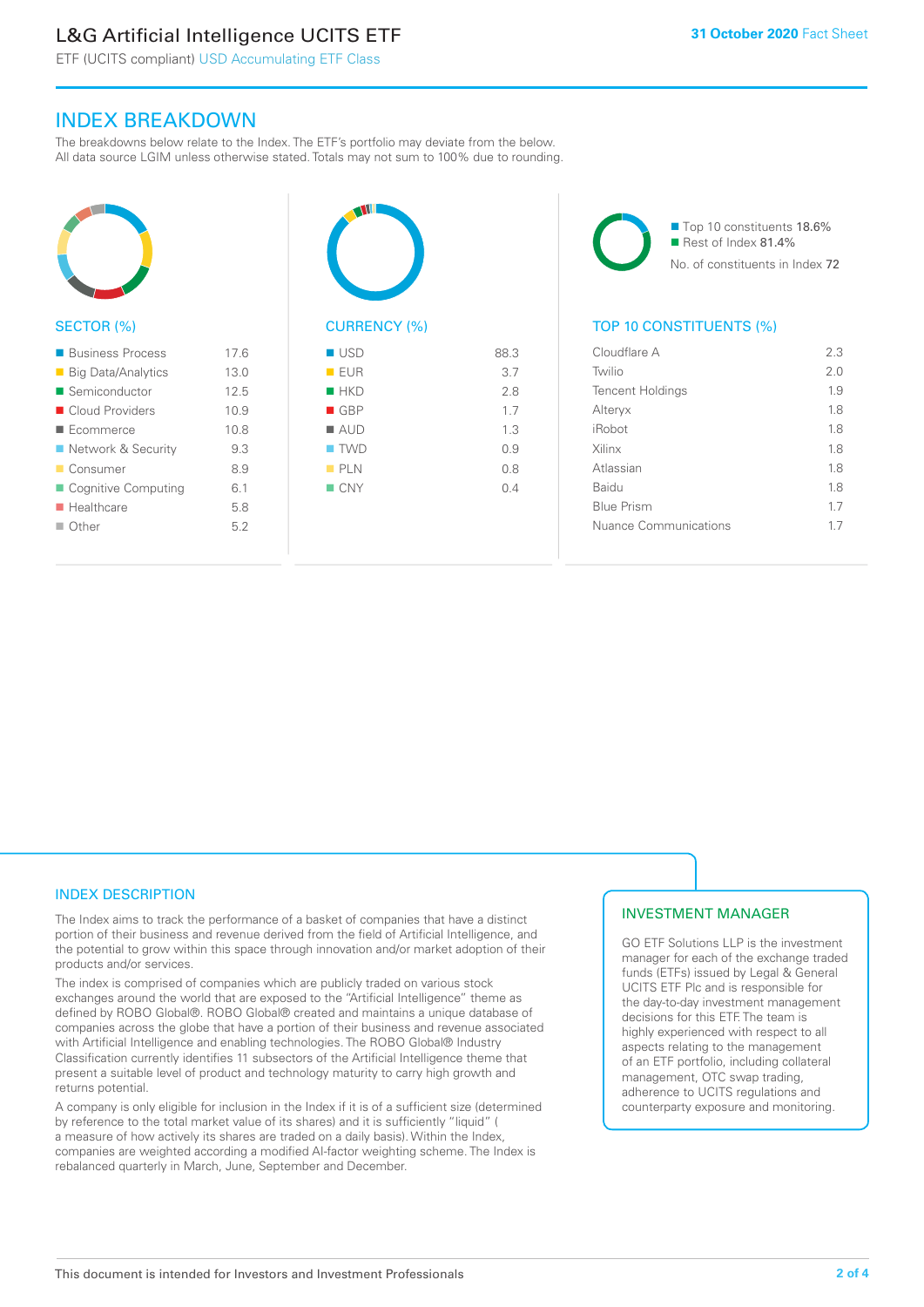# L&G Artificial Intelligence UCITS ETF

ETF (UCITS compliant) USD Accumulating ETF Class

#### KEY RISKS

- The value of an investment and any income taken from it is not guaranteed and can go down as well as up; you may not get back the amount you originally invested.
- Third party service providers (such as counterparties entering into financial derivative instruments with the ETF or the ETF's depositary) may go bankrupt and fail to pay money due to the ETF or return property belonging to the ETF.
- As the Index includes micro, small and medium-sized publicly traded companies, the ETF is subject to the risk that such companies may be more vulnerable to adverse business or economic events and greater and more unpredictable price changes than larger companies or the stock market as a whole.
- The ETF is subject to the risks associated with technology-focused companies and are particularly vulnerable to rapid developments in technology (which may leave their products out-of-date), government regulation and competition from domestic and foreign competitors who may have lower production costs. Such companies may also have difficulties establishing and maintaining patents, copyrights, trademarks and trade secrets relating to their products which could negatively affect their value.
- It may not always be possible to buy and sell ETF shares on a stock exchange or at prices closely reflecting the NAV.
- If the Index provider stops calculating the Index or if the ETF's license to track the Index is terminated, the ETF may have to be closed.

For more information, please refer to the key investor information document on our website Ø

#### TRADING INFORMATION

| <b>Exchange</b>           | <b>Currency ISIN</b> |                      | <b>SEDOL</b> | <b>Ticker</b> | <b>Bloomberg</b> |
|---------------------------|----------------------|----------------------|--------------|---------------|------------------|
| London Stock Exchange USD |                      | IE00BK5BCD43 BKF34R8 |              | AIAI          | AIAI I N         |
| London Stock Exchange GBX |                      | IE00BK5BCD43         | BKF39F1      | AIAG          | AIAG I N         |
| Borsa Italiana            | EUR                  | IE00BK5BCD43         | BKF3407      | AIAI          | AIAI IM          |
| Deutsche Börse            | EUR                  | IFOORK5BCD43         | BKF341 2     | XMI D         | XMI D GY         |
| <b>SIX Swiss Exchange</b> | CHE                  | IE00BK5BCD43         | BMG6975 AIAI |               | AIAI SW          |

The currency shown is the trading currency of the listing.



#### SPOTLIGHT ON LEGAL & GENERAL INVESTMENT MANAGEMENT

We are one of Europe's largest asset managers and a major global investor, with assets under management of £1,240.6 billion (as at 30 June 2020). We work with a wide range of global clients, including pension schemes, sovereign wealth funds, fund distributors and retail investors.

Source: LGIM internal data as at 30 June 2020. The AUM disclosed aggregates the assets managed by LGIM in the UK, LGIMA in the US and LGIM Asia in Hong Kong. The AUM includes the value of securities and derivatives positions.

#### COUNTRY REGISTRATION



#### AVAILABILITY

| ISA eligible                    | Yes |
|---------------------------------|-----|
| SIPP eligible                   | Yes |
| <b>UK Fund Reporting Status</b> | Yes |

#### TO FIND OUT MORE



Call **0345 070 8684**



Lines are open Monday to Friday 8.30am to 6.00pm. We may record and monitor calls. Call charges will vary.